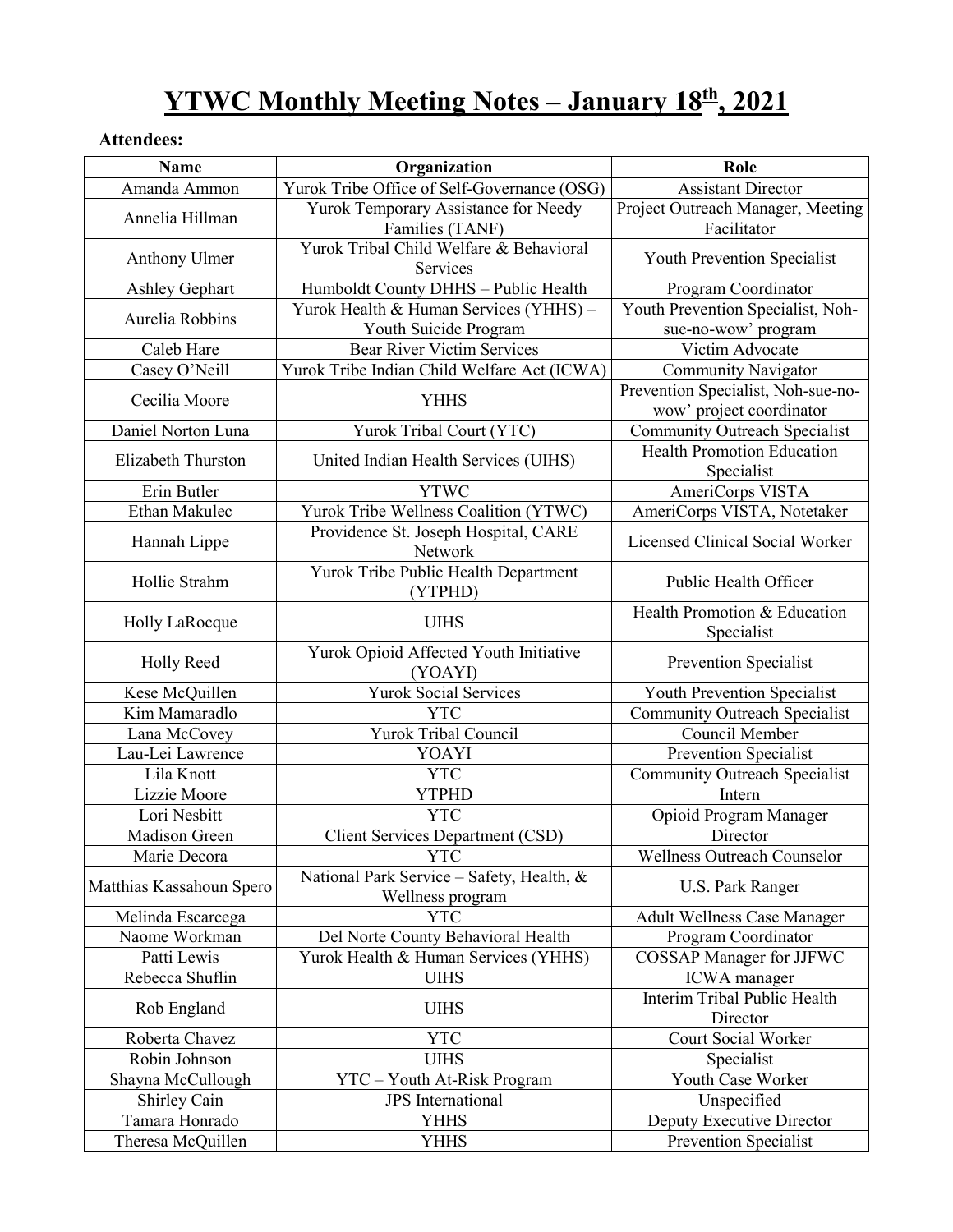### **Program Updates**

- Patti Lewis Comprehensive Opioid, Stimulant, and Substance Abuse Program (COSSAP)
	- − COSSAP is a grant providing services to families with AOD problems, and those who have had children removed by the state. Working with tribal and state courts.
	- − Focused on children and mothers who face issues due to drug use by pregnant mothers.
		- ∗ Drugs supplied through umbilical cord to infant, causing babies to be born going into painful withdrawal for 1 week to 6 months: Neonatal Abstinence Syndrome (NAS). This can lead to long-term developmental and health problems.
		- ∗ When children test positive at birth for drugs and alcohol, they are removed from parents 99% of the time.
	- − Program goal: Transport parents to appointments & pre-natal/parenting classes, with goal of keeping parent off drugs while pregnant so baby is born healthy and not taken away.
		- ∗ This program is preventative rather than punitive, and gives mothers a chance to keep children healthy and in their care
		- ∗ Program open to people even if they are already in other wellness or MAT programs. Working with wellness court to that effect.
	- − Hannah Lippe: Is this program replacing the ek-oh-nor program, is that program still going? Where should people be referred to? Both?
		- ∗ Patti Lewis: Not replacing ek-oh-nor, a different program with its own grant funding.
		- ∗ Alita Redner: ek-oh-nor is still taking referrals but bridging to other programs as well. Including Patti's COSSAP program, ICWA, suicide prevention programming, etc.
		- ∗ Annelia: We're going through a restructuring in tribal departments that is still in progress which will effect and expand how much some programs interact.
	- Lila Knott: is this program encouraging addicted mothers to go into MAT? Or servicing pregnant mothers who are already on MAT?
		- Patti Lewis: This program is focused on pregnant mothers, whatever other programs they are or are not on. Many cases already on the radar of CWS, so the main goal is to stop things before it gets to the point where a child would be removed by CWS.
	- − Daniel Norton Luna: Is there a substance being focused on? Stimulants? All Substances?
		- ∗ Patti: This particular grant is specifically for stimulants, but program also focused on marijuana, alcohol, and other substances as well.
- Lori Nesbitt Tribal Court
	- − Youth programs
		- ∗ We have a teen court grant with Dale Moon, who is trying to get a juvenile justice group going with the youth. Joanne Carter comes in to help with IEPs, Eleonor Beall is working with juveniles who are in the justice system, Daniel's grant focused on victims of opioids and Kim Mamaradlo just joined as a new employee last week.
	- − Adult programs
		- ∗ Marie decora, Melinda Escarcega, and Jessica Wolsfeld working on wellness program grants, with one vacancy open.
		- ∗ Two COSSAP grants working with parents through social services in Humboldt and Del Norte to get them to treatments like MAT.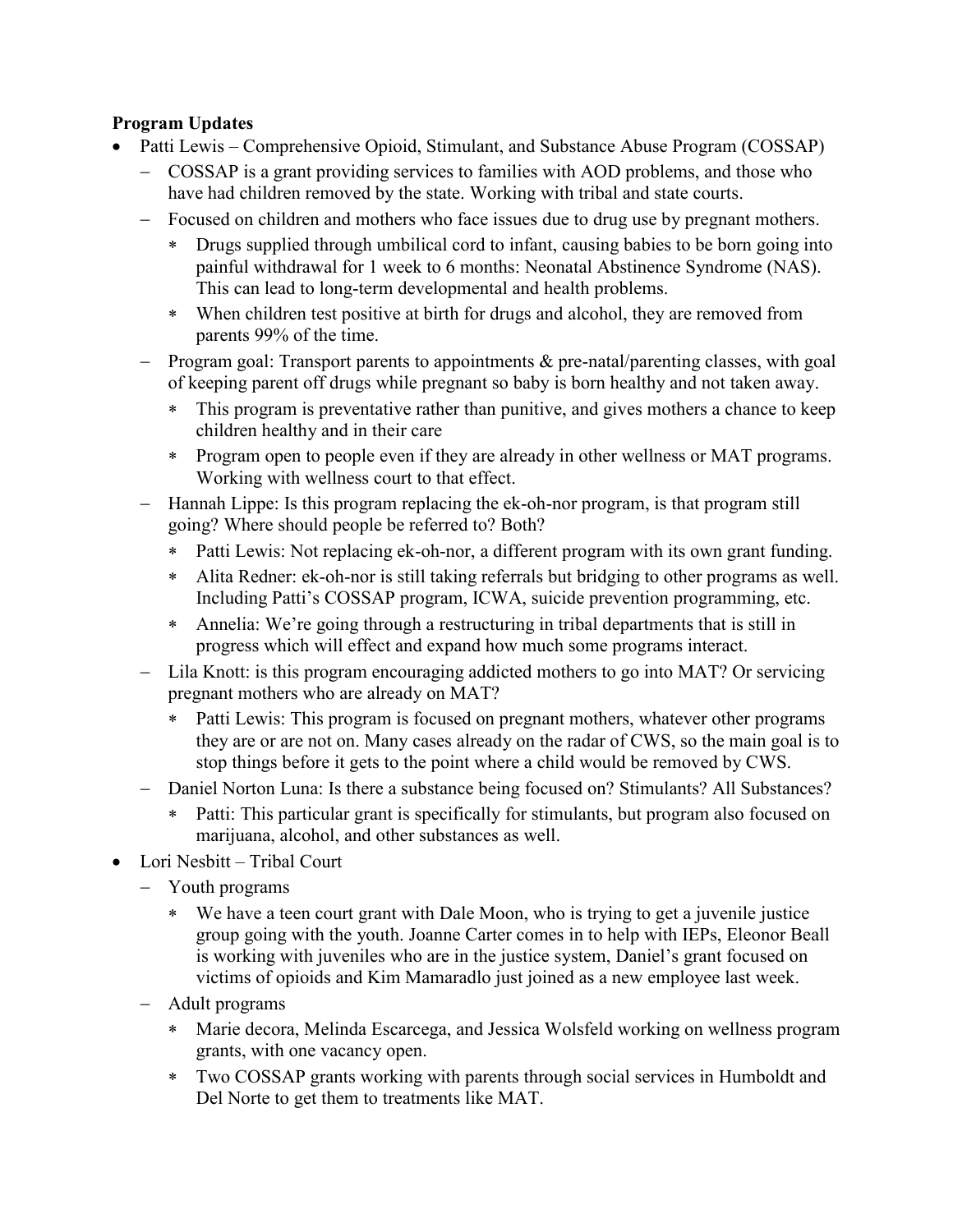- ∗ In Humboldt, Amber miller and Pepper running a diversion program, with one vacancy open.
- ∗ Veteran's grant led by Jessica Wolsfeld, victims of assault run by Vicki Bates just got approval to get house in Del Norte, Child support program managed by Jennifer Burgess, and legal assistance directed Angi Cavaliere.
	- **Parents could use assistance filling out paperwork. We ran into situations this** week about forms not being filled out properly, having someone who can help people with that would save tribal people a lot of heartache
- Aurelia Robbins Noh-sue-no-wow' Youth suicide program
	- − Serves youth between ages 10-24 and their families with suicide prevention, case management, education, cultural enrichment activities.
	- − Suicide vs. suicide attempt: Successful vs. unsuccessful action taken to deliberately cause oneself to die.
		- ∗ Risk factors: prior attempts, mood/mental disorders, adverse family/childhood experiences, relationship problems, historical trauma.
		- ∗ Warning signs: Increased alcohol/drug use, social withdrawal, reckless behavior.
		- ∗ Emergency signs: giving possessions away, collecting/saving pills, saying goodbye, buying a gun, tying up loose ends.
	- − What does support look like? Talk openly and honestly, ask uncomfortable questions about suicide plans, don't argue about whether suicide is wrong or right, remove drugs & guns, be patient.
	- − In 2015, Yurok declared a state of emergency due to a suicide epidemic in Weitchpec.
	- − Goals: suicide prevention education to all youth and community members, provide QPR trainings to every Yurok tribal employee, increase awareness of resources, have a comprehensive suicide system of care accessible to all native youth.
		- ∗ Develop infrastructure to serve at-risk youth, increase tribe's capacity to provide timely care & referrals, develop youth suicide plan, implement evidence based practices for screening& assessment.
	- − Services provided: suicide prevention intervention, grief groups, cultural enrichment activities, case management outreach and stigma education, crisis response.
	- − The prevalence of depression and other mental health concerns exist at disproportionality higher rates for both urban and reservation AI/AN communities.
		- ∗ Second leading cause of death ages 15-24 and 25-34.
- Anthony Ulmer YHHS Youth opioid response
	- − Goal is to reduce opioid/stimulant use among youth ages 12-24 through increased access to services like prevention education, MAT, comprehensive case management, etc.
	- − Factors that contribute to increase risk among native American communities: historical trauma, poverty, discrimination, lack of health insurance, etc.
	- − What are opioids? Natural or synthetic chemicals that bond to opioid receptors in the brain to produce euphoric and pain-relieving effects.
		- ∗ Opiates: heroin, morphine, codeine. Opioids: all natural or synthetic opioids
		- ∗ Can cause drowsiness confusion, nausea, constipation, euphoria, slowed breathing.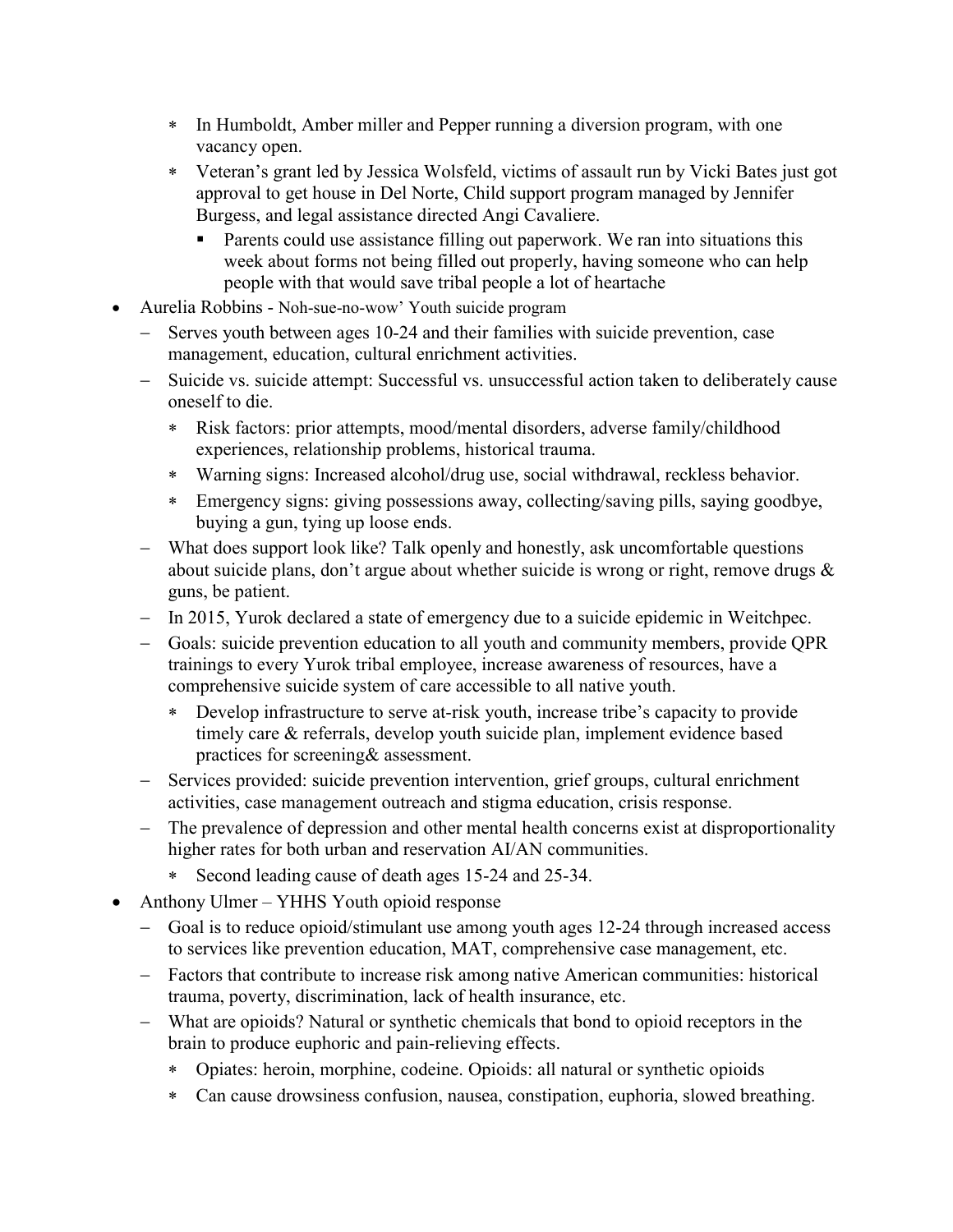- ∗ Continual opioid abuse can result in physical dependence, addiction, overdose, or death. If use is reduced or stopped then withdrawal symptoms occur, since the body is so used to opioids being provided and stops producing its own natural opioids.
	- Withdrawal symptoms: muscle and bone pain, diarrhea, insomnia, etc.
	- MAT treatments, such as suboxone, methadone, or naltrexone are available and show positive results for social functioning, addiction, health, etc.
- What are stimulants? Caffeine, cocaine, meth, nicotine, prescription stimulants.
	- ∗ Can produce temporary increase in activity in the brain, short term euphoric/energetic effects, suppressed appetite, increased sexual desire, opened breathing passages.
	- ∗ Can as well cause: extreme weight loss, reduced sexual functioning, cardiovascular damage, chronic exhaustion, muscle deterioration, paranoia, depression, and hallucinations/delusions.
- − Evidence based treatments for stimulant use disorder: motivational interviews, contingency management, community reinforcement, cognitive behavioral therapy.
- − Contact aredner@yuroktribe.nsn.us or call for more information.
- Lau-lei Lawrence & Holly Reed Yurok Opioid Affected Youth Initiative (YOAYI)
	- − Holly works in north and east area, Lau-lei in south and north areas.
	- − High prescription rates created crisis in Yurok country, tribal populations at a rate higher than Humboldt county, which is already 2x higher than national average.
	- − Opioid Use Disorder (OUD) hurts families, causing child removal, truancy, fights, etc.
		- ∗ OUD causes distress and impairment due to psychological and physical dependency brought on by the quick onset of tolerance and withdrawal symptoms.
	- − When a parents has an OUD it effects the entire family, dependence on substance does not allow time or money for good parenting, and child can feel neglected/abandoned, and this may lead to youth substance use.
	- Targeted program participants: youth 12-24 affected by opioid crisis, particularly those likely to be involved in the juvenile justice system or chronically absent/truant youth.
	- − Seek to improve public safety and youth/family outcomes for those effected by OUD by using data driven, culturally congruent responses.
	- − Lacking OUD data and resources regarding youth OUD, multi-agency collaboration, etc.
	- − Goals: reduce youth truancy, physical fights, drug use, crimes, and victimization.
		- ∗ Objectives: Develop tribal action plan, develop screening, diversion, & wraparound programs, develop & implement tribal-county joint programs, gather and share data.
		- ∗ Collaborating with: opioid task force, OJJDP, TANF, ICWA, Yurok Wellness Court, Yurok Tribal Police, Del Norte & Humboldt Superior Courts, Schools & SARB.
	- Services Offered: SBIRT, educational workshops, youth opioid summit, weekly youth groups and substance education groups, fitness activities and nutrient education, cultural activities, life skills development, support for the family, Narcan trainings, and more.
		- ∗ 'EEE youth group: 6:30-7:30pm on Wednesdays for all Yurok youth ages 12-24, with \$50 monthly incentive.
	- − Shirley Cain: I love these cultural activities, especially the willow picking, thank you!
- Rebecca Shuflin Yurok Tribal Welfare, ICWA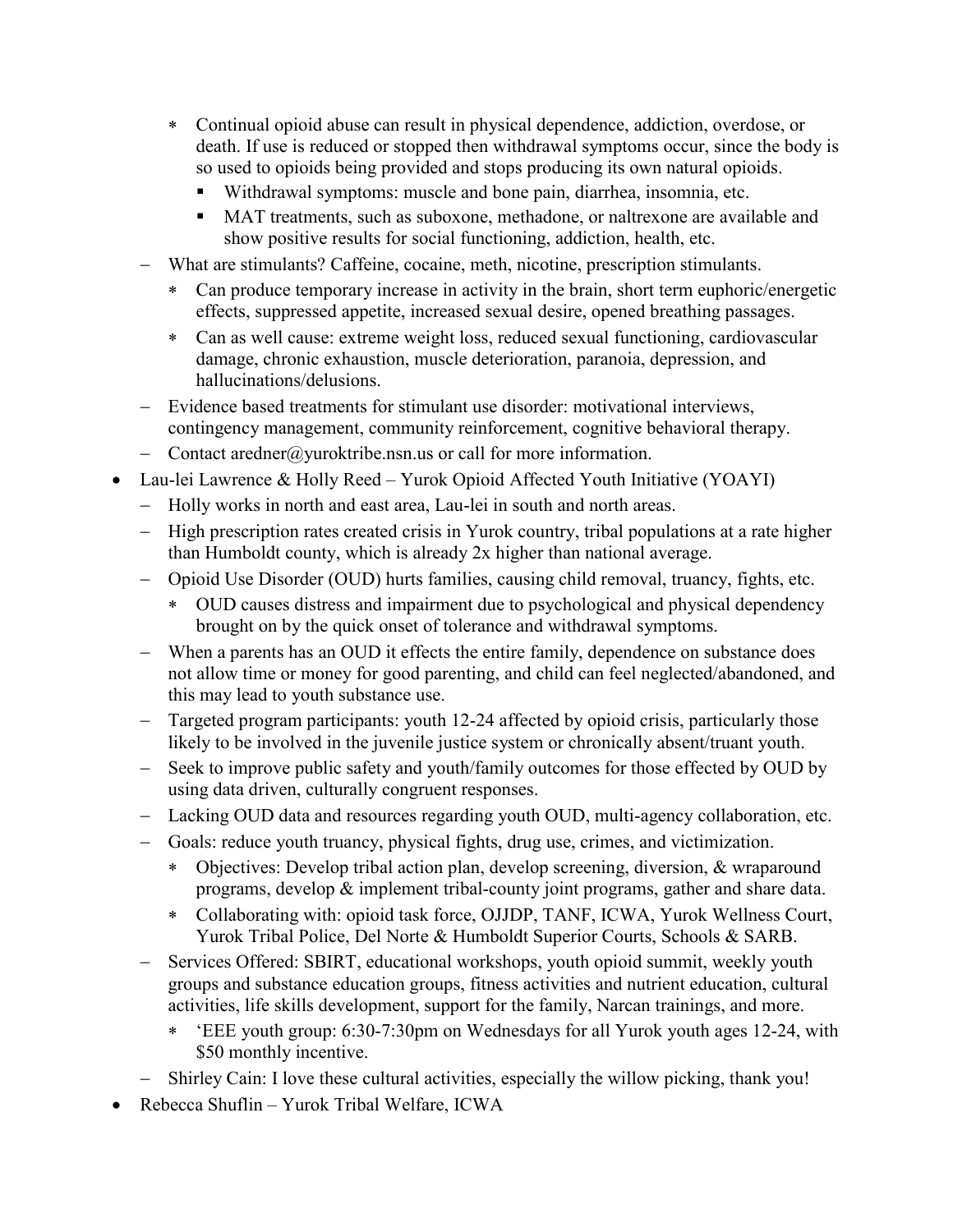- − ICWA team provides a combination of prevention services, referrals, and advocacy for families experiencing Child Welfare involvement and otherwise.
	- ∗ Currently have ~185 open cases, though this number changes daily
	- ∗ Family reunification, family maintenance, voluntary services
	- ∗ Collaborates with Tribal TANF and behavioral health.
- − Bringing Families Home program works in collaboration with Humboldt DHHS to help reduce number of families in child welfare system experiencing homelessness, increase family reunification, and prevent foster care placements.
	- ∗ Provides housing first services including rapid rehousing, housing vouchers, etc.
	- ∗ If you know of a family meeting criteria for homelessness, contact, us!
- − Title IV-E program, managed by Valerie Ryles
	- ∗ Works to identify cases that could be potential Title IV-E transfer cases that can be switched from Humboldt/Del Norte court to Yurok tribal court.
- − Daniel: do you have brochure/flyers we can send out to coalition members?
	- ∗ Rebecca: Yes, we have one that is currently going through the approval process.
- − Shirley Cain (in chat): another resource for drug overdose opioidmisusetool.norc.org

### **Public Health Department – Lizzie Moore**

- Public health department was formed recently, specifically in relation to covid
	- − COVID not slowing down, but our response to it is stabilizing, so department is trying to figure out what the next issues to focus on should be.
	- − Sending a survey to members of the YTWC to ask what issues they see as most important
		- ∗ Start on new issues, or help with existing projects? Upstream or downstream issues?
- Lori Nesbitt: A suggested topic would be basic health education for everybody, since people are missing doctors appointments, check-ups, and lacking overall health.
	- − Lizzie: We can add a basic/general health education option.
- Annelia: Is this decision about where funding will be directed to do these projects, or is this choosing the health departments focus going forward?
	- − Lizzie: Choosing the health department's focus going forward. Though, where funding is directed/what grants are available will effect this process and which projects are pursued.
- Lizzie: diseases (liver disease, diabetes, etc.) are downstream issues related to upstream causes (food sovereignty), so hard to say if they should be focused on independently or not.
	- − Annelia: It's all interconnected so you can't put one in front of the other, but education about diseases like these is definitely needed. Also, developing triage and immediate crisis resources would definitely be useful as another good option.
	- − Lori: Triage/crisis resources are services we don't have at all currently and people need.
- Casey O'Neill: Poverty underlies all these issues, so that should be a potential focus issue.
	- − Lizzie: We can add that as an issue, though it is both an upstream and downstream issue, since economic hardship is a condition surrounding all these issues.
- Daniel: environmental/living space cleanliness, messy homes/property can be mentally taxing to live in and clean, could be another potential issue to help with.